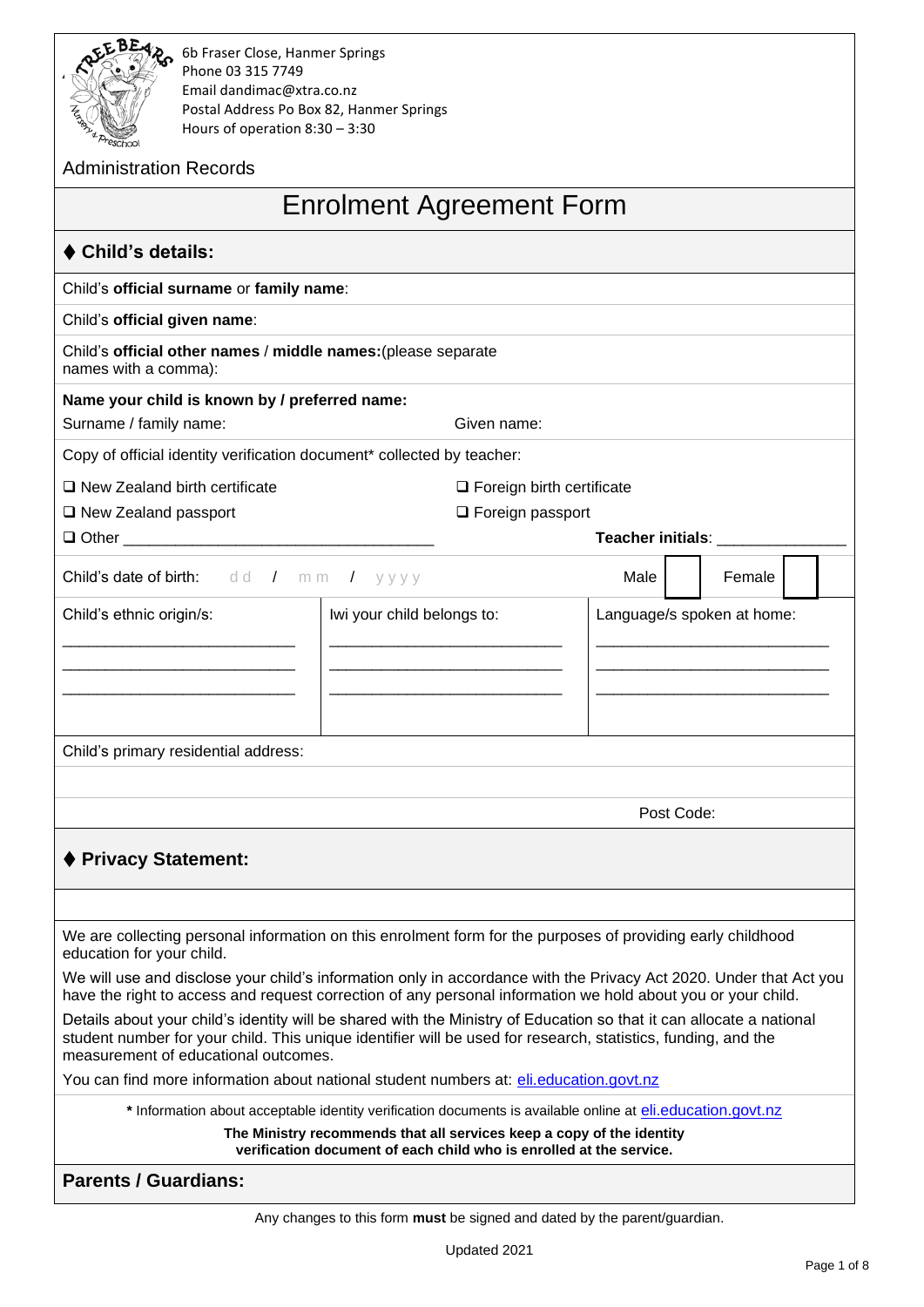| 1. Given names:                             | 2. Given names:        |  |  |
|---------------------------------------------|------------------------|--|--|
| Surname / family name:                      | Surname / family name: |  |  |
| Address:                                    | Address:               |  |  |
| Post Code:                                  | Post Code:             |  |  |
| Phone (Home):                               | Phone (Home):          |  |  |
| Phone (Work):                               | Phone (Work):          |  |  |
| Phone (Mobile):                             | Phone (Mobile):        |  |  |
| Email:                                      | Email:                 |  |  |
| Relationship to child:                      | Relationship to child: |  |  |
| 3. Given names:                             | 4. Given names:        |  |  |
| Surname / family name:                      | Surname / family name: |  |  |
| Address:                                    | Address:               |  |  |
| Post Code:                                  | Post Code:             |  |  |
| Phone (Home):                               | Phone (Home):          |  |  |
| Phone (Work):                               | Phone (Work):          |  |  |
| Phone (Mobile):                             | Phone (Mobile):        |  |  |
| Email:                                      | Email:                 |  |  |
| Relationship to child:                      | Relationship to child: |  |  |
|                                             |                        |  |  |
|                                             |                        |  |  |
| At Least 2 emergency contacts (Not Parents) |                        |  |  |
| Given names:                                | Given names:           |  |  |
| Surname / family name:                      | Surname / family name: |  |  |
| Address:                                    | Address:               |  |  |
| Post Code:                                  | Post Code:             |  |  |
| Phone (Home):                               | Phone (Home):          |  |  |
| Phone (Work):                               | Phone (Work):          |  |  |
|                                             |                        |  |  |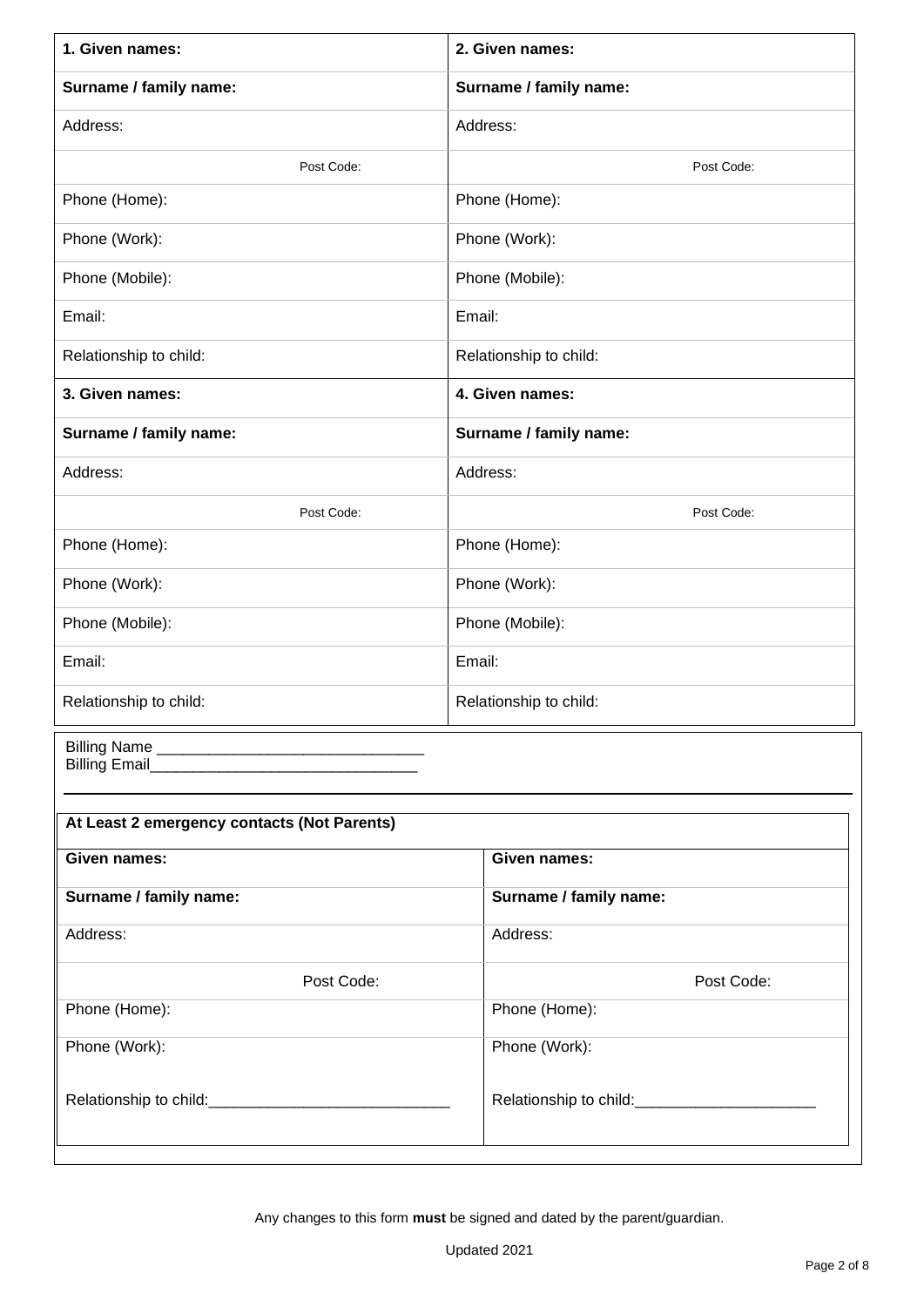| <b>Custodial Statement</b>                                  |                                                                                                                   |
|-------------------------------------------------------------|-------------------------------------------------------------------------------------------------------------------|
| Are there any custodial arrangements concerning your child? |                                                                                                                   |
|                                                             | If YES, please give details of any custodial arrangements or court orders (a copy of any court order is required) |
|                                                             |                                                                                                                   |
|                                                             |                                                                                                                   |
| Person/s who cannot pick up your child:                     |                                                                                                                   |
| Name:                                                       | Name:                                                                                                             |
| Name:                                                       | Name:                                                                                                             |
| Additional Contacts (also able to pick up child):           |                                                                                                                   |
| 1. Given names:                                             | 2. Given names:                                                                                                   |
| Surname / family name:                                      | Surname / family name:                                                                                            |
| Address:                                                    | Address:                                                                                                          |
| Post Code:                                                  | Post Code:                                                                                                        |
| Phone (Home):                                               | Phone (Home):                                                                                                     |
| Phone (Work):                                               | Phone (Work):                                                                                                     |
| Phone (Mobile):                                             | Phone (Mobile):                                                                                                   |
| Relationship to child:                                      | Relationship to child:                                                                                            |
| 3. Given names:                                             | 4. Given names:                                                                                                   |
| Surname / family name:                                      | Surname / family name:                                                                                            |
| Address:                                                    | Address:                                                                                                          |
| Post Code:                                                  | Post Code:                                                                                                        |
| Phone (Home):                                               | Phone (Home):                                                                                                     |
| Phone (Work):                                               | Phone (Work):                                                                                                     |
| Phone (Mobile):                                             | Phone (Mobile):                                                                                                   |
| Relationship to child:                                      | Relationship to child:                                                                                            |

| <b>Child's doctor:</b>  |        |
|-------------------------|--------|
| Name:                   | Phone: |
|                         |        |
| Name of medical centre: |        |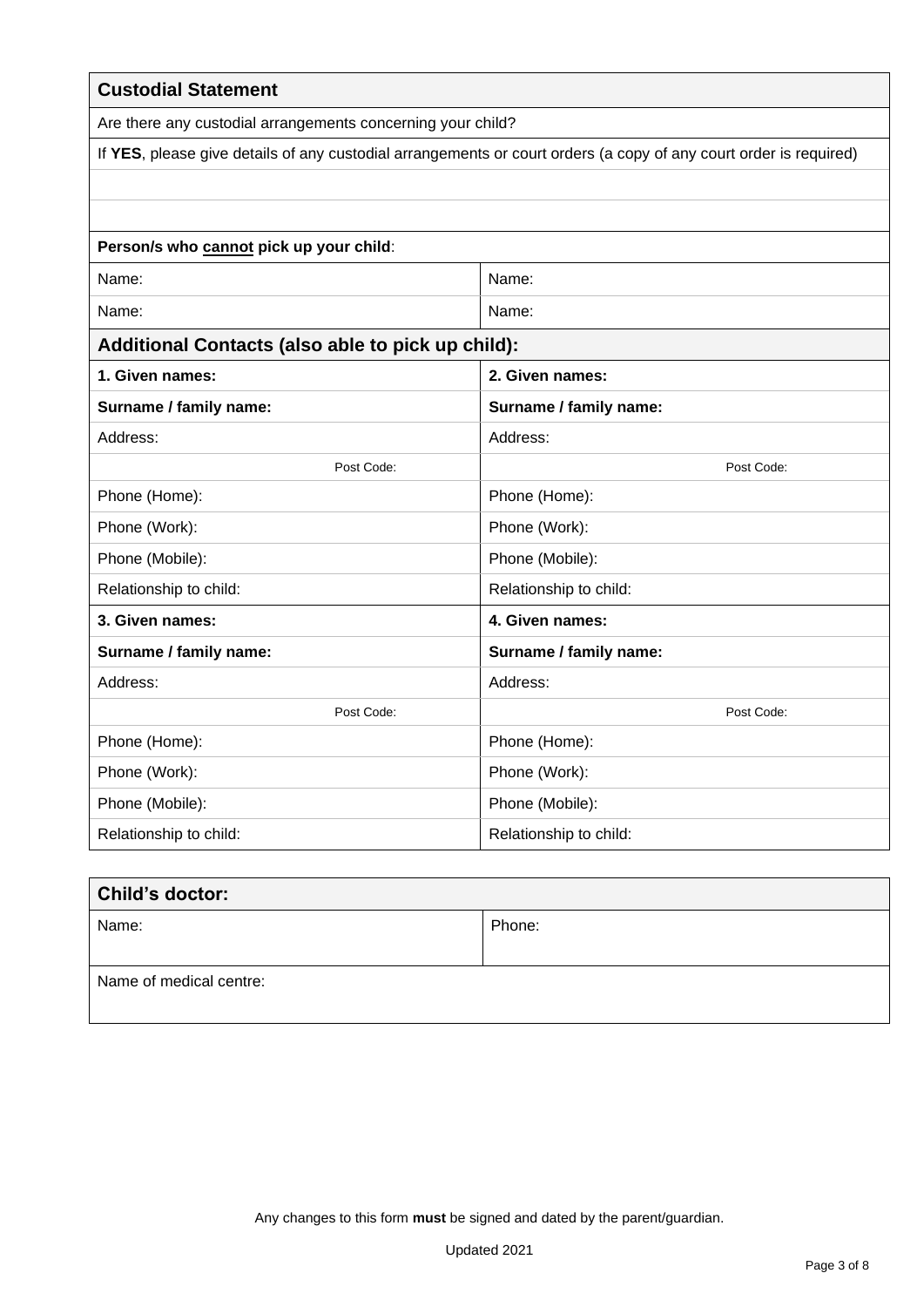| <b>Health</b>                                                                                                                                                                                                                                                                                                                                                                                                            |                |                               |  |  |
|--------------------------------------------------------------------------------------------------------------------------------------------------------------------------------------------------------------------------------------------------------------------------------------------------------------------------------------------------------------------------------------------------------------------------|----------------|-------------------------------|--|--|
| Illness/allergies:<br><u> 1980 - Jan James James Barnett, amerikan basar dan berasal dalam pengaran basar dalam pengaran basar dalam b</u>                                                                                                                                                                                                                                                                               |                |                               |  |  |
|                                                                                                                                                                                                                                                                                                                                                                                                                          |                |                               |  |  |
| Is your child up-to-date with immunisations?                                                                                                                                                                                                                                                                                                                                                                             |                | No<br><b>Tick One</b><br>Yes  |  |  |
| (Please provide verification of all immunisations)                                                                                                                                                                                                                                                                                                                                                                       |                |                               |  |  |
| For staff: Immunisation records sighted, and details copied and recorded:                                                                                                                                                                                                                                                                                                                                                |                | <b>Tick One</b><br>No<br>Yes  |  |  |
| <b>Medicine</b>                                                                                                                                                                                                                                                                                                                                                                                                          |                |                               |  |  |
| <b>Category (i) Medicines</b>                                                                                                                                                                                                                                                                                                                                                                                            |                |                               |  |  |
| A category (i) medicine is a non-prescription preparation (such as arnica cream, antiseptic liquid, insect bite<br>treatment) that is not ingested, used for the 'first aid' treatment of minor injuries and provided by the service<br>and kept in the first aid cabinet.                                                                                                                                               |                |                               |  |  |
| Note: The service must provide specific information about the category (i) preparations that will be used.                                                                                                                                                                                                                                                                                                               |                |                               |  |  |
| Do you approve category (i) medicines to be used on your child?                                                                                                                                                                                                                                                                                                                                                          |                | <b>Tick One</b><br>Yes<br>No  |  |  |
| Name/s of specific category (i) medicines that can be used on my child, provided by service:                                                                                                                                                                                                                                                                                                                             |                |                               |  |  |
| Antiseptic                                                                                                                                                                                                                                                                                                                                                                                                               |                | Arnica                        |  |  |
| Stingoes/Soove<br>٠                                                                                                                                                                                                                                                                                                                                                                                                      | $\blacksquare$ | Bepanthen                     |  |  |
|                                                                                                                                                                                                                                                                                                                                                                                                                          |                |                               |  |  |
|                                                                                                                                                                                                                                                                                                                                                                                                                          |                | Date: $\frac{1}{\sqrt{2\pi}}$ |  |  |
| <b>Category (ii) Medicines</b>                                                                                                                                                                                                                                                                                                                                                                                           |                |                               |  |  |
| Category (ii) medicines are prescription (such as antibiotics, eye/ear drops etc) or non-prescription (such as<br>paracetamol liquid, cough syrup etc) medicine that is used for a specific period of time to treat a specific<br>condition or symptom, provided by a parent for the use of that child only or, in relation to Rongoa Māori (Māori<br>plant medicines), that is prepared by other adults at the service. |                |                               |  |  |
| I acknowledge that written authority from a parent is to be given at the beginning of each day a category (ii)<br>medicine is to be administered, detailing what (name of medicine), how (method and dose), and when (time or<br>specific symptoms/circumstances) medicine is to be given.                                                                                                                               |                |                               |  |  |
|                                                                                                                                                                                                                                                                                                                                                                                                                          |                |                               |  |  |
|                                                                                                                                                                                                                                                                                                                                                                                                                          |                | Date: $\frac{\ }{\ }$         |  |  |
| <b>Category (iii) Medicines</b>                                                                                                                                                                                                                                                                                                                                                                                          |                |                               |  |  |
| To be filled in if your child requires medication as part of an individual health plan, for example for an on-going<br>condition such as asthma or eczema etc and is for the use of that child only.                                                                                                                                                                                                                     |                |                               |  |  |
| For staff: Individual health plan sighted and a copy taken:                                                                                                                                                                                                                                                                                                                                                              |                | Tick One:<br>Yes<br>No        |  |  |
| Name of medicine:                                                                                                                                                                                                                                                                                                                                                                                                        |                |                               |  |  |
| Method and dose of medicine:                                                                                                                                                                                                                                                                                                                                                                                             |                |                               |  |  |
| When does the medicine need to be taken: (State time or specific symptoms)                                                                                                                                                                                                                                                                                                                                               |                |                               |  |  |
|                                                                                                                                                                                                                                                                                                                                                                                                                          |                |                               |  |  |
|                                                                                                                                                                                                                                                                                                                                                                                                                          |                | Date: $\frac{1}{\sqrt{2\pi}}$ |  |  |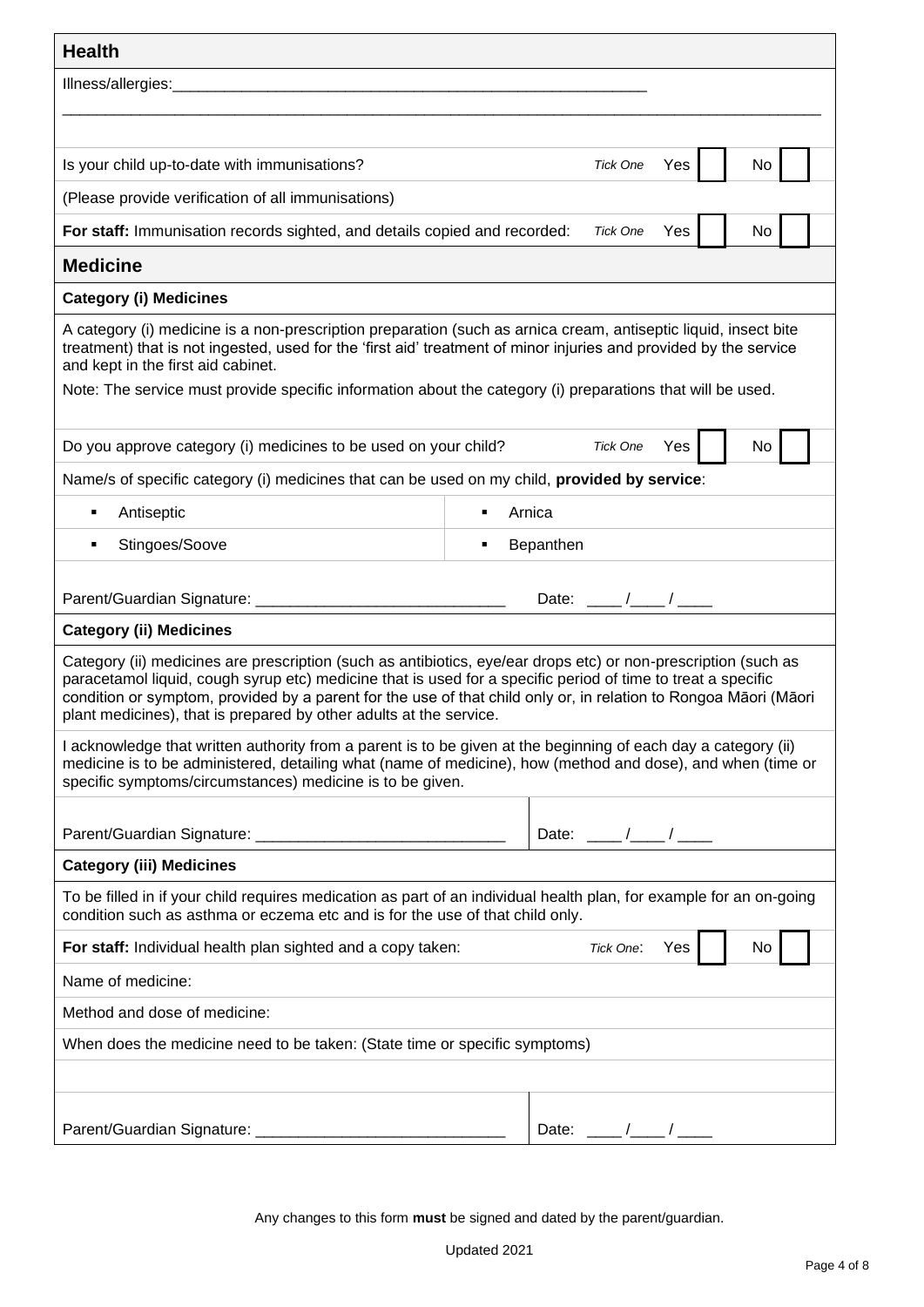

## **Child Emergency Release Form Child Emergency Release Form**

# *In the event of an earthquake or other serious incident resulting in a closure of Tree*  Bears Nursery School, where I am unable to collect my child/ren

|                    | Parent/ Legal guardian of |  |
|--------------------|---------------------------|--|
| Name/s of children |                           |  |
|                    | Date of birth             |  |
|                    | Date of birth             |  |
|                    | Date of birth             |  |
|                    | Date of birth             |  |
|                    | Date of birth             |  |

| Name | Address | Telephone |
|------|---------|-----------|
|      |         |           |
|      |         |           |
|      |         |           |
|      |         |           |

I fully understand that during a natural disaster such as an earthquake, my child/ren will not be released from the care of Tree Bears Nursery and Preschool teachers to any other adult unless authorised by myself (as above If unknown to teaching team said person will bring photo ID as identification ) and that on the release of my child/ren a record shall be kept by centre director or head teacher of the name of person collecting from above list, time of release, and expected destination.

Until this time the centre teachers will remain responsible for my child/ren until they are collected by an authorised adult or an emergency service. In the circumstance where it is not possible for my child's collection, alternative arrangements will be made in consultation with the police.

| FOR USE IN AN EMERGENCY ONLY                                              |  |
|---------------------------------------------------------------------------|--|
|                                                                           |  |
|                                                                           |  |
|                                                                           |  |
|                                                                           |  |
|                                                                           |  |
|                                                                           |  |
| Any changes to this form must be signed and dated by the parent/guardian. |  |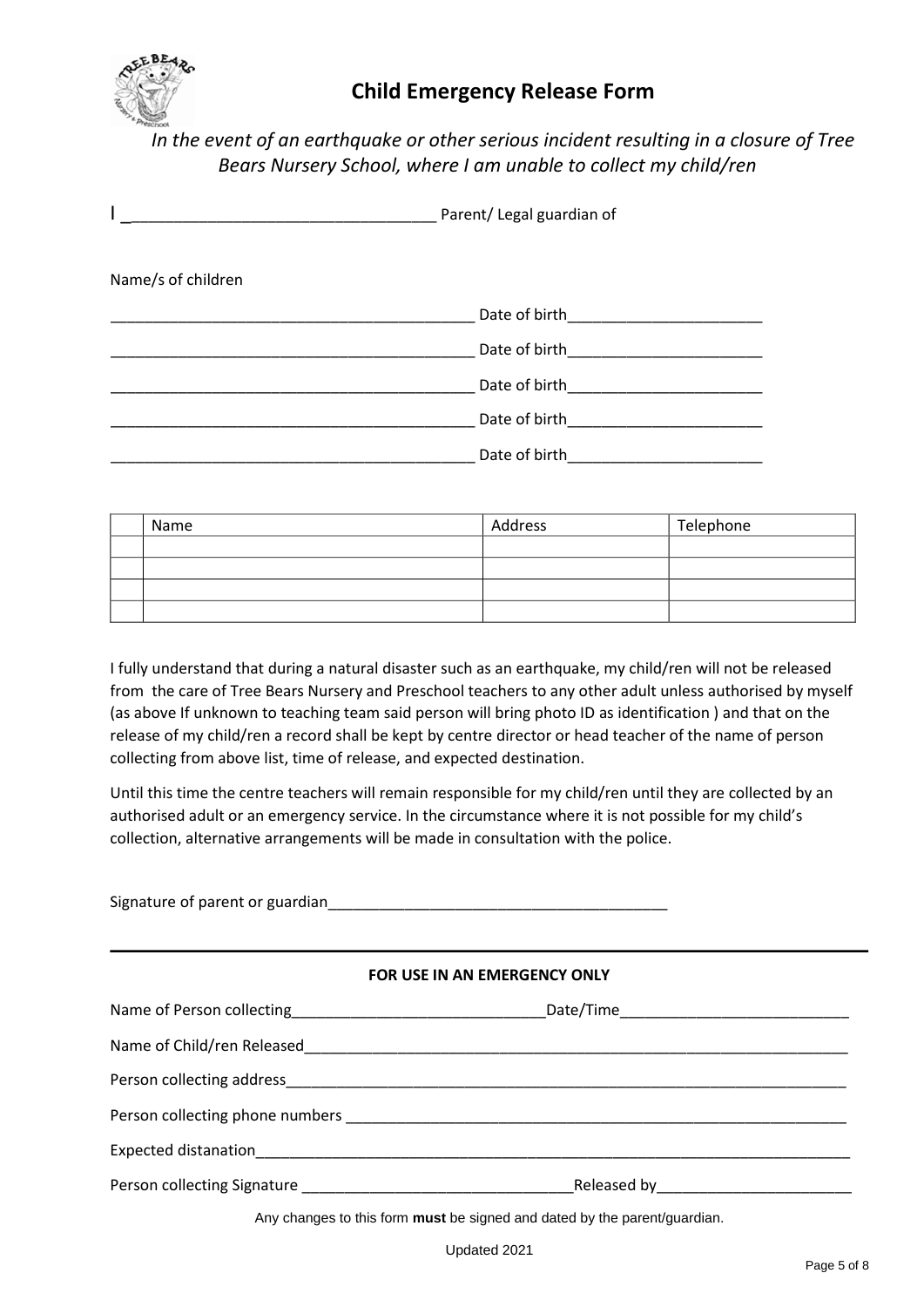| <b>Enrolment Details:</b>                                                                                                                                                                                                                                    |        |         |           |                                        |              |              |
|--------------------------------------------------------------------------------------------------------------------------------------------------------------------------------------------------------------------------------------------------------------|--------|---------|-----------|----------------------------------------|--------------|--------------|
| Date of Enrolment: ____ /____ / ____ Date of Entry: ____ /____ / ____ Date of Exit: ____ /____ / ____                                                                                                                                                        |        |         |           |                                        |              |              |
| Please Note: 20 Hours ECE is for up to six hours per day, up to 20 hours per week and there must be no<br>compulsory fees when a child is receiving 20 Hours ECE funding.                                                                                    |        |         |           |                                        |              |              |
| Days Enrolled:                                                                                                                                                                                                                                               | Monday | Tuesday | Wednesday | Thursday                               | Friday       |              |
| <b>Times Enrolled:</b>                                                                                                                                                                                                                                       |        |         |           |                                        |              | Total hours: |
| For 20 Hours ECE fill out boxes below with the hours attested e.g. 6 hours                                                                                                                                                                                   |        |         |           |                                        |              |              |
| 20 Hours ECE at this<br>service                                                                                                                                                                                                                              |        |         |           |                                        |              | Total hours: |
| 20 Hours ECE at<br>another service                                                                                                                                                                                                                           |        |         |           |                                        |              | Total hours: |
|                                                                                                                                                                                                                                                              |        |         |           | Date: $\frac{1}{\sqrt{1-\frac{1}{2}}}$ |              |              |
|                                                                                                                                                                                                                                                              |        |         |           |                                        |              |              |
| ♦ 20 Hours ECE Attestation:                                                                                                                                                                                                                                  |        |         |           |                                        |              |              |
|                                                                                                                                                                                                                                                              |        |         |           |                                        |              |              |
| 1. Is your child receiving 20 Hours ECE for up to six hours per day, 20 hours per week at this service?                                                                                                                                                      |        |         |           |                                        |              |              |
|                                                                                                                                                                                                                                                              |        |         |           |                                        | Tick One Yes | No.          |
| 2. Is your child receiving 20 Hours ECE at any other services?                                                                                                                                                                                               |        |         |           |                                        | Tick One Yes | No           |
| If yes to either or both of the above, please sign to confirm that:                                                                                                                                                                                          |        |         |           |                                        |              |              |
|                                                                                                                                                                                                                                                              |        |         |           |                                        |              |              |
| Your child does not receive more than 20 hours of 20 Hours ECE per week across all services.<br>٠                                                                                                                                                            |        |         |           |                                        |              |              |
| Your authorise the Ministry of Education to make enquiries regarding the information provided in the<br>٠<br>Enrolment Agreement Form, if deemed necessary and to the extent necessary to make decisions about<br>your child's eligibility for 20 Hours ECE. |        |         |           |                                        |              |              |
| You consent to the early childhood education service providing relevant information to the Ministry of<br>٠<br>Education, and to other early childhood education services your child is enrolled at, about the information<br>contained in this box.         |        |         |           |                                        |              |              |
|                                                                                                                                                                                                                                                              |        |         |           | Date: $\frac{1}{\sqrt{2\pi}}$          |              |              |
|                                                                                                                                                                                                                                                              |        |         |           |                                        |              |              |
|                                                                                                                                                                                                                                                              |        |         |           |                                        |              |              |

| ♦ Dual Enrolment Declaration                                                                                                                                       |                  |
|--------------------------------------------------------------------------------------------------------------------------------------------------------------------|------------------|
| I hereby declare that my child is/is not enrolled at another early childhood institution at the same times that<br>he/she is enrolled at [insert name of service]. |                  |
| Parent/Guardian Signature: ___________                                                                                                                             | Date: $\sqrt{2}$ |
|                                                                                                                                                                    |                  |

Any changes to this form **must** be signed and dated by the parent/guardian.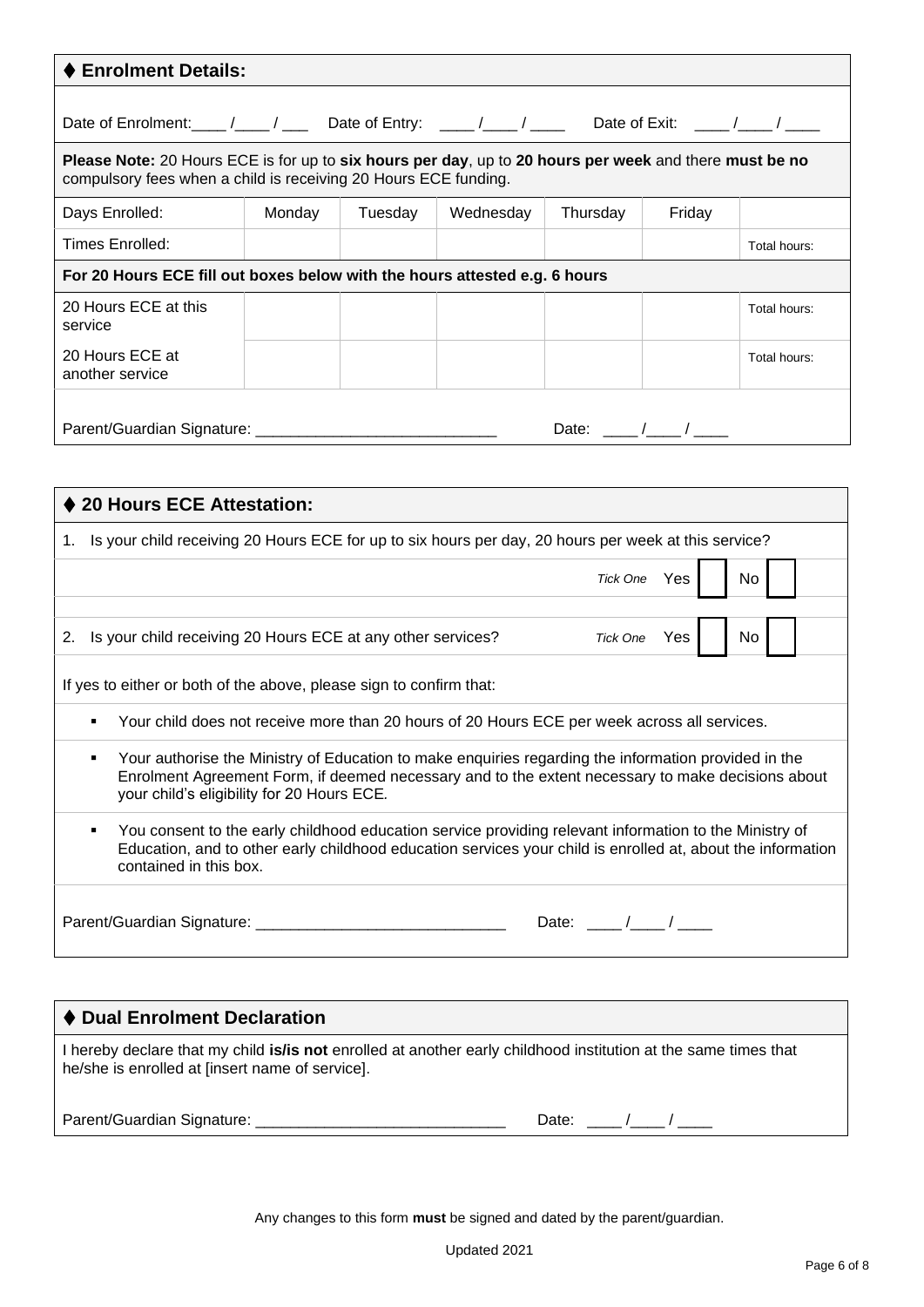### **Other information**

- **Policy Statement:** Tree Bears Nursery & Preschool has a number of policies that set out the procedures that are in place for the care and education of the children who attend. We strongly urge you to read these, they are located in the book case in office also available on our parent notice board is our most recent Education Review report.
- **Sleep Policy:** I have read and understand the Sleeping Policy & Procedures.

Signed:

The signing of this enrolment agreement form indicates that you will abide by the policies of this service, and understand how you can have input to policy review.

- **Parent Information Book**: Please ensure you have read the information in the parent handbook as it covers such things as fee details, subsidies that are available to you and ways in which we can help you and your child settle into the service.
- **Child's strengths, interests and preferences:** Please tell us about your child's strengths, interests and preferences ATTACHED About ME sheet
- **Story Park Parent Portal:** I agree to my child's photos and learning stories and assessments being online on a secure portal that, I can access with a password. Signed:
- **Primary School transition:** I give permission for preschool teachers to share children's e portfolio and information to assist in the transition to school for your child.

Signed:

- **Social Media:** I agree to my child's photo/ video's being used online for Tree Bears Facebook page, children and parents will not be tagged in posts. Signed:
- **Excursions:** Permission to go on short outings/walks, in the vicinity of Tree Bears Nursery & Preschool. Our ratio on outings is a maximum of 1:6 in the over 2 and 1:3 in the under 2's. Signed:

• **Fee's:** I understand that all fees are to be paid in advance and that any fee's that income support (Childcare subsidy scheme) fails to pay to Tree Bears Nursery & Preschool will be met by me personally. I understand I am required to pay a Non-refundable one-off Administration fee of \$50.00 before my child/ren begins enrolment. I understand that if a debt collection agency is notified, any cost recovering fees will be my responsibility.

Signed:

• I have read and understand the fee's policy in the Information for Families book.

Signed

• **Changes of booking:** Tree Bears requires 2 weeks notice either written or via email of booking changes or withdrawal.

Signed:

### ⧫ **Statutory Holidays / Term Breaks**

This enrolment agreement is inclusive of school term breaks. The Preschool is not open Statutory holidays.

#### ⧫ **Parent Declaration**

I declare that all the above information is true and correct to the best of my knowledge.

Parent/Guardian Signature: \_\_\_\_\_\_\_\_\_\_\_\_\_\_\_\_\_\_\_\_\_\_\_\_\_\_\_\_\_

| Date: |  |  |
|-------|--|--|
|       |  |  |